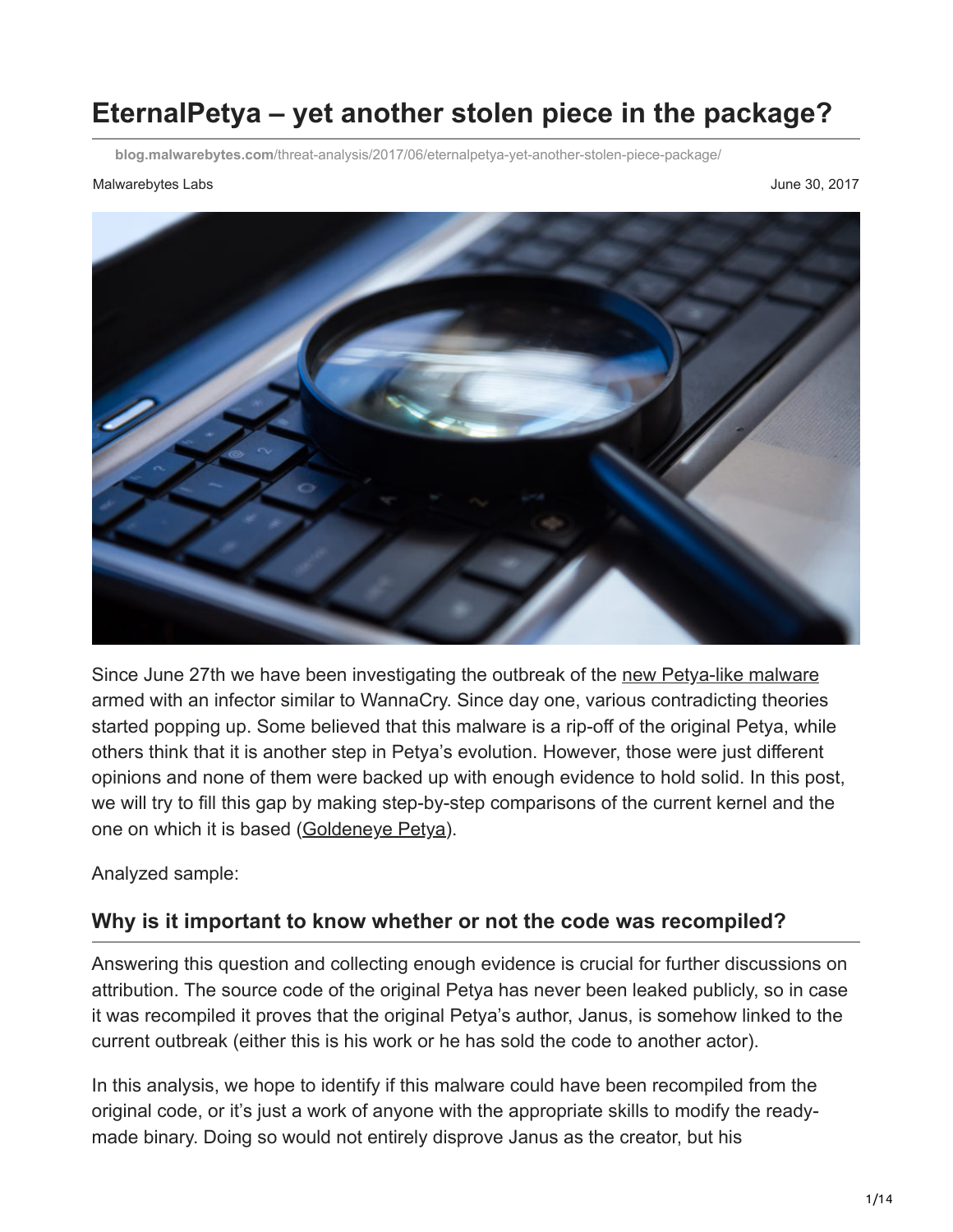involvement becomes less likely.

Anyways, let's take a look at the code.

# **Sectors**

Looking at the sectors, we can find that the layout of EternalPetya is identical to Goldeneye. Full comparison:

#### **Petya kernel:**

- Petya Goldeneye: sector 1
- Petya Eternal: sector 1

#### **Data sector:**

- Petya Goldeneye: 32
- Petya Eternal: 32

#### **Verification sector:**

- Petya Goldeneye: 33
- Petya Eternal: 33

#### **Original MBR (xored with 7)**

- Petya Goldeneye: 34
- Petya Eternal: 34

## **Hexadecimal comparison**

Comparing both kernels at hexadecimal level, we can see tiny differences at various points. However, there are big portions of code that are identical in both.

The screenshots below show fragments of the (current) EternalPetya on the left, and Goldeneye on the right.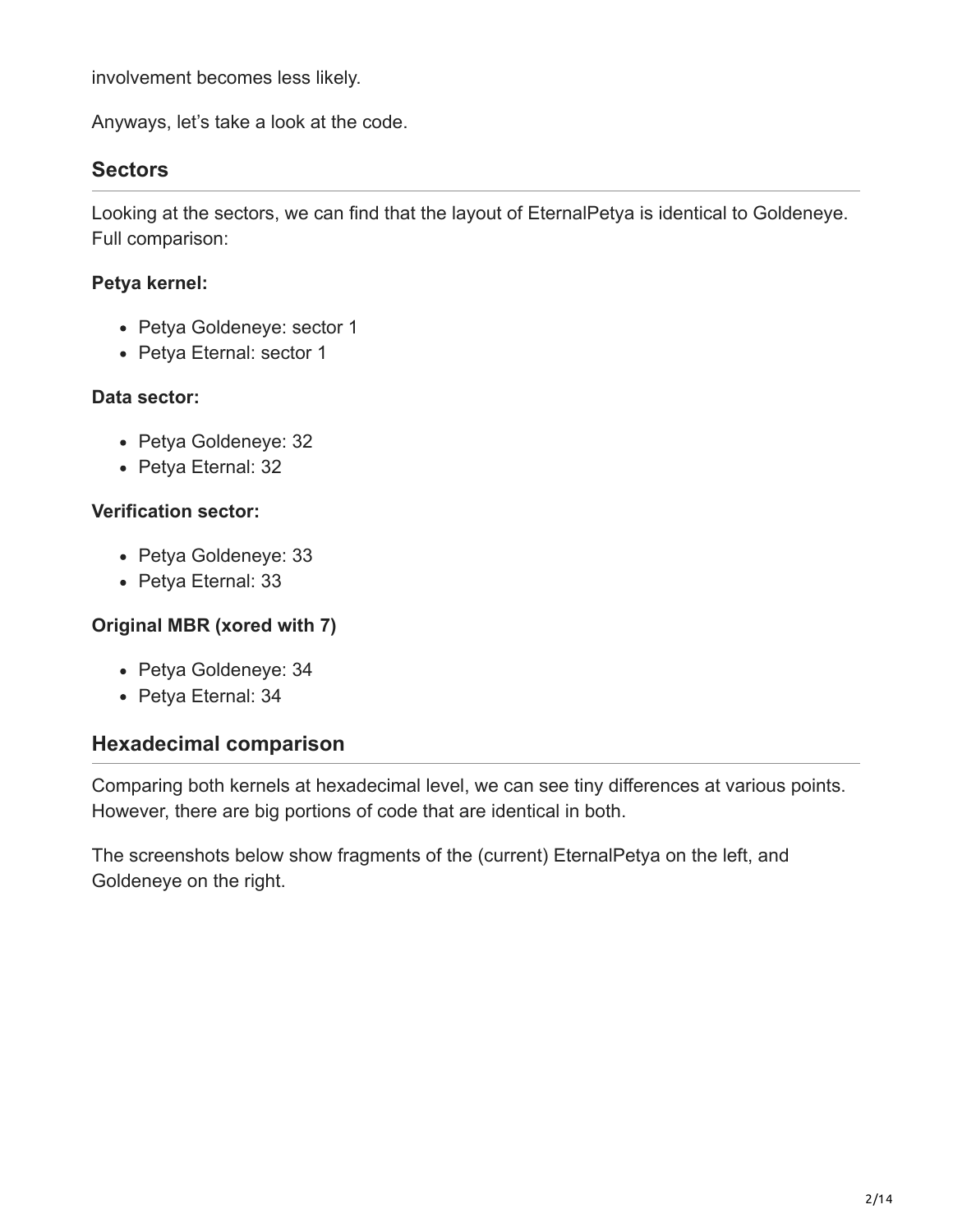|  |  |  |  | 0650: DC E8 0C 02 83 C4 04 68 1UčA.h       |  |  |  |  |  | 0650: DC E8 0C 02 83 C4 04 68 1UčA.h       |
|--|--|--|--|--------------------------------------------|--|--|--|--|--|--------------------------------------------|
|  |  |  |  | 0658: D6 9C E8 81 01 5B 8D 86  Öśč.[Ť†     |  |  |  |  |  | 0658: D8 9C E8 81 01 5B 8D 86  Řśč.[Ťt     |
|  |  |  |  | 0660: DD FD 50 E8 78 01 5B 68  ÝýPčx.[h    |  |  |  |  |  | 0660: DD FD 50 E8 78 01 5B 68  ÝýPčx.[h    |
|  |  |  |  | 0668: D5 9E E8 71 01 5B 8D 86  Őžčq.[Ť†    |  |  |  |  |  | 0668: D6 9E E8 71 01 5B 8D 86  Öžčq.[Ť†    |
|  |  |  |  | 0670: 1D FE 50 E8 68 01 5B 68   .tPch. [h  |  |  |  |  |  | 0670: 1D FE 50 E8 68 01 5B 68   .tPch. [h  |
|  |  |  |  | 0678: DC 9E E8 61 01 5B 8D 86  Üžča.[Ť†    |  |  |  |  |  | 0678: DE 9E E8 61 01 5B 8D 86  TŽČa.[Ť†    |
|  |  |  |  | 0680: 5D FE 50 E8 3E 04 5B 68   ] tPc>. [h |  |  |  |  |  | 0680: 5D FE 50 E8 3E 04 5B 68   ] tPč>.[h  |
|  |  |  |  | 0688: 6C 9F E8 51 01 5B 90 90   1źčQ.[     |  |  |  |  |  | 0688: 16 9F E8 51 01 5B E8 D9   . źčQ. [čŮ |
|  |  |  |  | 0690: 90 68 71 9F E8 47 01 5B   hgźčG. [   |  |  |  |  |  | 0690: 04 68 1C 9F E8 47 01 5B   h. źčG. [  |
|  |  |  |  | 0698: 8B 76 04 68 AE 9F E8 3D kv.h@źč=     |  |  |  |  |  | 0698: 8B 76 04 68 5C 9F E8 3D kv.h\źč=     |
|  |  |  |  | 06A0: 01 5B C6 46 FF 00 8B 7E   [CF] .< ~  |  |  |  |  |  | 06A0: 01 5B C6 46 FF 00 8B 7E   [ĆF] .< ~  |
|  |  |  |  | 06A8: FF 81 E7 FF 00 C6 43 B4   c'.CC'     |  |  |  |  |  | $06AB: FF 81 E7 FF 00 CG 43 B4   'c'.CC'$  |
|  |  |  |  | 06B0: 00 FE 46 FF 80 7E FF 4A   .tF E~'J   |  |  |  |  |  | 06B0: 00 FE 46 FF 80 7E FF 4A   .tF E~ J   |
|  |  |  |  | 06B8: 72 EC 6A 49 8D 46 B4 50   rejITF'P   |  |  |  |  |  | 06B8: 72 EC 6A 49 8D 46 B4 50  rějIŤF'P    |
|  |  |  |  | 06CO: E8 07 05 83 C4 04 50 8D 1čÄ.PŤ       |  |  |  |  |  | 06CO: E8 07 05 83 C4 04 50 8D  čÄ.PŤ       |
|  |  |  |  | 06C8: 46 B4 50 8A 46 06 50 56   F'PŠF.PV   |  |  |  |  |  | 06C8: 46 B4 50 8A 46 06 50 56  F'PŠF.PV    |
|  |  |  |  | O6DO: E8 CF FD 83 C4 08 FE C8   čĎýÄ.tČ    |  |  |  |  |  | O6DO: E8 CF FD 83 C4 08 FE C8  čĎýÄ.tČ     |
|  |  |  |  | 06D8: 74 09 68 B5 9F E8 FE 00  t.huźčt.    |  |  |  |  |  | 06D8: 74 09 68 64 9F E8 FE 00  t.hdźčt.    |
|  |  |  |  | O6E0: 5B EB B8 5E 5F C9 C3 00   [ë] ^ ÉĂ.  |  |  |  |  |  | O6E0: 5B EB B8 5E 5F C9 C3 00   [ë] ^ ÉĂ.  |

Its interesting that, at some point, the layout of the same strings in the memory was shifted:

|                                  |  |  |  |  | 20F0: 74 63 6F 69 6E 20 77 61   tcoin wa    |                                 |  |  |  |  | A 20F0: 20 70 65 72 73 6F 6E 61   persona            |
|----------------------------------|--|--|--|--|---------------------------------------------|---------------------------------|--|--|--|--|------------------------------------------------------|
|                                  |  |  |  |  | 20F8: 6C 6C 65 74 20 49 44 20   llet ID     |                                 |  |  |  |  | 20F8: 6C 20 64 65 63 72 79 70  l decryp              |
|                                  |  |  |  |  | 2100: 61 6E 64 20 70 65 72 73  and pers     |                                 |  |  |  |  | 2100: 74 69 6F 6E 20 63 6F 64   tion cod             |
|                                  |  |  |  |  | $2108: 6F 6E 61 6C 20 69 6E 73$ $lonal ins$ |                                 |  |  |  |  | 2108: 65 20 74 68 65 72 65 3A le there:              |
|                                  |  |  |  |  | 2110: 74 61 6C 6C 61 74 69 6F Itallatio     |                                 |  |  |  |  | $[2110:$ OD OA OD OA OO OO OD OA $ $                 |
|                                  |  |  |  |  | 2118: 6E 20 6B 65 79 20 74 6F   n key to    |                                 |  |  |  |  | 2118: OD OA OO OO 20 49 66 20   If                   |
|                                  |  |  |  |  | 2120: 20 65 2D 6D 61 69 6C 0D   e-mail.     |                                 |  |  |  |  | 2120: 79 6F 75 20 61 6C 72 65 (you alre              |
| 2128: 0A 20 20 20 20 77 6F 77 1. |  |  |  |  | <b>WOW</b>                                  |                                 |  |  |  |  | 2128: 61 64 79 20 70 75 72 63  ady purc              |
|                                  |  |  |  |  | 2130: 73 6D 69 74 68 31 32 33 Ismith123     |                                 |  |  |  |  | 2130: 68 61 73 65 64 20 79 6F   hased yo             |
|                                  |  |  |  |  | 2138: 34 35 36 40 70 6F 73 74   456@post    |                                 |  |  |  |  | 2138: 75 72 20 6B 65 79 2C 20 Jur key,               |
|                                  |  |  |  |  | 2140: 65 6F 2E 6E 65 74 2E 20 leo.net.      |                                 |  |  |  |  | 2140: 70 6C 65 61 73 65 20 65   please e             |
|                                  |  |  |  |  | 2148: 59 6F 75 72 20 70 65 72   Your per    |                                 |  |  |  |  | 2148: 6E 74 65 72 20 69 74 20   nter it              |
|                                  |  |  |  |  | 2150: 73 6F 6E 61 6C 20 69 6E   sonal in    |                                 |  |  |  |  | 2150: 62 65 6C 6F 77 2E 0D 0A   below                |
|                                  |  |  |  |  | 2158: 73 74 61 6C 6C 61 74 69  stallati     |                                 |  |  |  |  | 2158: OD OA OO OO 20 4B 65 79   Key                  |
|                                  |  |  |  |  | 2160: 6F 6E 20 6B 65 79 3A 0D   on key:.    |                                 |  |  |  |  | $2160: 3A 20 00 00 0D 0A 20 49 1:  I$                |
|                                  |  |  |  |  | $2168:$ OA OD OA OO OD OA OD OA $ $         |                                 |  |  |  |  | 2168: 6E 63 6F 72 72 65 63 74 Incorrect              |
|                                  |  |  |  |  | 2170: 00 20 49 66 20 79 6F 75 . If you      |                                 |  |  |  |  | 2170: 20 6B 65 79 21 20 50 6C   key! Pl              |
|                                  |  |  |  |  | 2178: 20 61 6C 72 65 61 64 79   already     |                                 |  |  |  |  | 2178: 65 61 73 65 20 74 72 79 lease try              |
|                                  |  |  |  |  | 2180: 20 70 75 72 63 68 61 73   purchas     |                                 |  |  |  |  | $[2180: 20 61 67 61 69 6E 2E 0D   again]$            |
|                                  |  |  |  |  | 2188: 65 64 20 79 6F 75 72 20 led your      |                                 |  |  |  |  | $ 2188:$ OA OD OA OO OD OO 20 OO $  $                |
|                                  |  |  |  |  | 2190: 6B 65 79 2C 20 70 6C 65   key, ple    |                                 |  |  |  |  | $ 2190: 20 6F 66 20 00 00 20 28   of $               |
|                                  |  |  |  |  | 2198: 61 73 65 20 65 6E 74 65 lase ente     |                                 |  |  |  |  | 2198: 00 00 25 29 20 20 20 20                        |
|                                  |  |  |  |  | 21A0: 72 20 69 74 20 62 65 6C  r it bel     | 21A0: 20 20 20 20 20 20 20 20 1 |  |  |  |  |                                                      |
|                                  |  |  |  |  | 21A8: 6F 77 2E OD 0A 00 20 4B   ow K        |                                 |  |  |  |  | 21AB: 00 00 75 75 24 24 24 24                        |
|                                  |  |  |  |  | 21B0: 65 79 3A 20 00 0D 0A 20 lev:          |                                 |  |  |  |  | 21B0: 24 24 24 24 24 24 24 75   \$\$\$\$\$\$\$\$u    |
|                                  |  |  |  |  | 21B8: 49 6E 63 6F 72 72 65 63   Incorrec    |                                 |  |  |  |  | 21B8: 75 0D 0A 00 75 75 24 24  uuu\$\$               |
|                                  |  |  |  |  | 21C0: 74 20 6B 65 79 21 20 50  t key! P     |                                 |  |  |  |  | 21C0: 24 24 24 24 24 24 24 24 1\$\$\$\$\$\$\$\$      |
|                                  |  |  |  |  | 21C8: 6C 65 61 73 65 20 74 72   lease tr    |                                 |  |  |  |  | 21C8: 24 24 24 24 24 24 24 24 75   \$\$\$\$\$\$\$\$u |
|                                  |  |  |  |  | 21D0: 79 20 61 67 61 69 6E 2E   v again.    |                                 |  |  |  |  | 21D0: 75 OD 0A 00 75 24 24 24  uu\$\$\$              |

As mentioned, the data sector starts in both cases at the same offset. This sector stores the random Salsa20 key and nonce, which are generated per victim, and this is identical in both cases. However, in Goldeneye the victim ID is much longer, which is not surprising taking into the account the fact that in the past it was supposed to be the encrypted backup of the Salsa key, and now it is just an arbitrary string, so it's length doesn't really matter.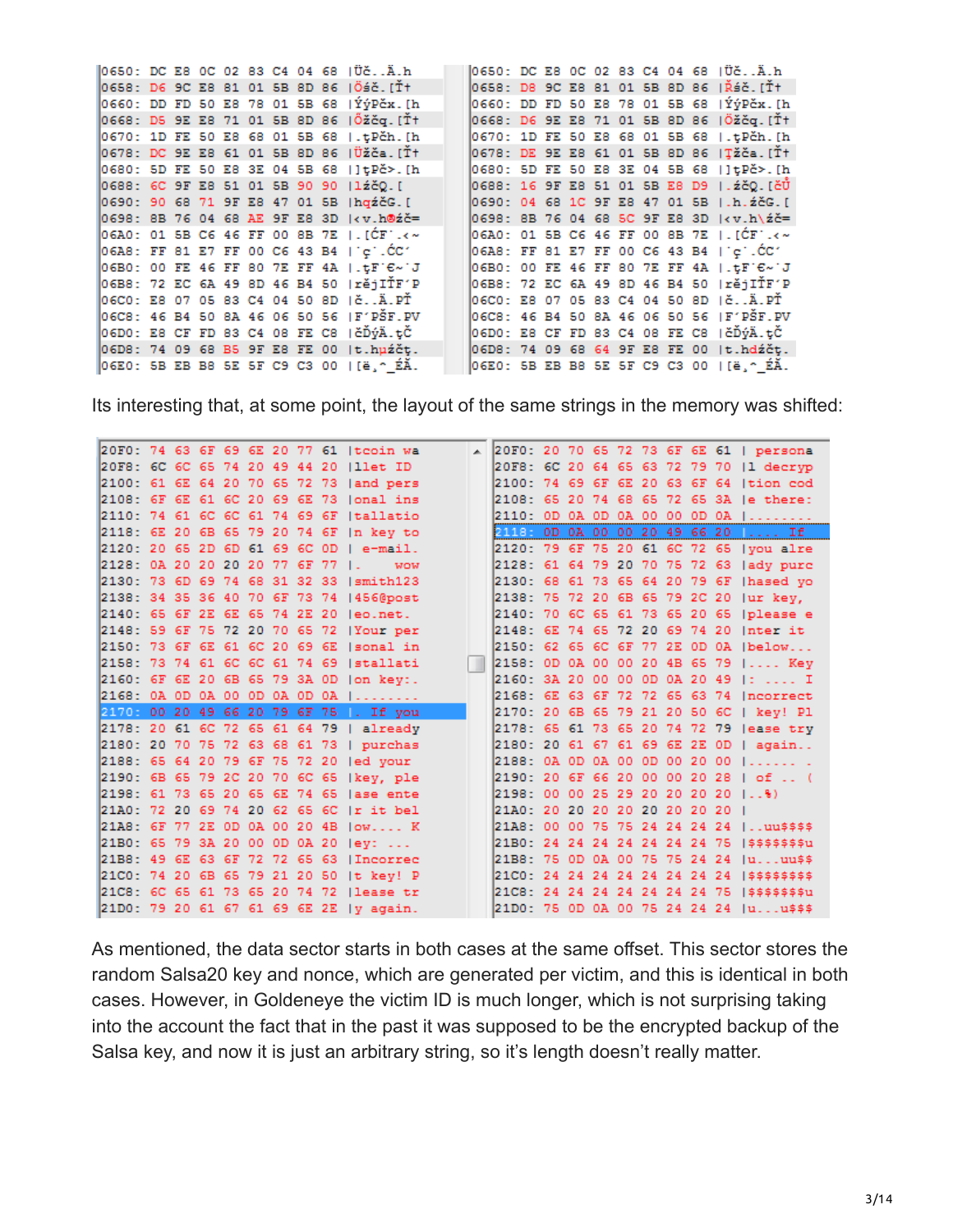|  |  |  |  | 3FF8: 00 00 00 00 00 00 00 00              |  |  |  |  |  | 3FF8: 00 00 00 00 00 00 00 00 1            |
|--|--|--|--|--------------------------------------------|--|--|--|--|--|--------------------------------------------|
|  |  |  |  | 4000: 00 3D FE F2 0D 72 92 CC   .=tň.r'Ě   |  |  |  |  |  | 4000: 00 65 65 89 D1 CC 56 41   ee‰NEVA    |
|  |  |  |  | 4008: 5E 6F 01 15 78 93 07 0C 1^ox"        |  |  |  |  |  | 4008: 82 D6 20 74 C2 53 D0 09 1.0 tÂSĐ.    |
|  |  |  |  | 4010: 3E 61 92 68 A8 EF 91 AD  >a'h"d'-    |  |  |  |  |  | 4010: 76 3B C9 A3 5E FE 55 DC   v; ÉŁ^tUÜ  |
|  |  |  |  | 4018: 10 7B CF 19 0A 7C C5 33   {Dّ.   L43 |  |  |  |  |  | 4018: 01 9C A7 19 OF 12 3E E3   . \$ § > ă |
|  |  |  |  | 4020: E0 E1 02 71 42 E4 09 F8   fá. gBä. ř |  |  |  |  |  | 4020: 32 BC E9 F6 EA BB 29 BB   2Séöe<).   |
|  |  |  |  | 4028: 05 31 4D 7A 37 31 35 33 1.1Mz7153    |  |  |  |  |  | 4028: 93 68 74 74 70 3A 2F 2F   "http://   |
|  |  |  |  | 4030: 48 4D 75 78 58 54 75 52 HMuxXTuR     |  |  |  |  |  | 4030: 67 6F 6C 64 65 6E 68 6A (goldenhj    |
|  |  |  |  | 4038: 32 52 31 74 37 38 6D 47   2R1t78mG   |  |  |  |  |  | 4038: 6E 71 76 63 32 6C 6C 64   ngvc211d   |
|  |  |  |  | 4040: 53 64 7A 61 41 74 4E 62 ISdzaAtNb    |  |  |  |  |  | 4040: 2E 6F 6E 69 6F 6E 2F 72 1.onion/r    |
|  |  |  |  | 4048: 42 57 58 00 00 00 00 00 IBWX         |  |  |  |  |  | 4048: 7A 76 6A 34 33 66 57 00  zvi43fW.    |
|  |  |  |  | 4050: 00 00 00 00 00 00 00 00              |  |  |  |  |  | 4050: 00 00 00 00 00 00 00 00 1            |
|  |  |  |  | 4058: 00 00 00 00 00 00 00 00              |  |  |  |  |  | 4058: 00 00 00 00 00 00 00 00 1            |
|  |  |  |  | 4060: 00 00 00 00 00 00 00 00              |  |  |  |  |  | 4060: 00 00 00 00 00 00 00 00 1            |
|  |  |  |  | 4068: 00 00 00 00 00 00 00 00              |  |  |  |  |  | 4068: 00 68 74 74 70 3A 2F 2F   http://    |
|  |  |  |  | 4070: 00 00 00 00 00 00 00 00              |  |  |  |  |  | 4070: 67 6F 6C 64 65 6E 32 75  golden2u    |
|  |  |  |  | 4078: 00 00 00 00 00 00 00 00              |  |  |  |  |  | 4078: 71 70 69 71 63 73 36 6A   qpiqcs6j   |
|  |  |  |  | 4080: 00 00 00 00 00 00 00 00              |  |  |  |  |  | 4080: 2E 6F 6E 69 6F 6E 2F 72   .onion/r   |
|  |  |  |  | 4088: 00 00 00 00 00 00 00 00              |  |  |  |  |  | 4088: 7A 76 6A 34 33 66 57 00  zvi43fW.    |
|  |  |  |  | 4090: 00 00 00 00 00 00 00 00              |  |  |  |  |  | 4090: 00 00 00 00 00 00 00 00 1            |
|  |  |  |  | 4098: 00 00 00 00 00 00 00 00              |  |  |  |  |  | 4098: 00 00 00 00 00 00 00 00 1            |
|  |  |  |  | 40A0: 00 00 00 00 00 00 00 00              |  |  |  |  |  | 40A0: 00 00 00 00 00 00 00 00 00           |
|  |  |  |  | 40A8: 00 71 56 62 6E 64 42 70   .qVbndBp   |  |  |  |  |  | 40A8: 00 72 7A 76 6A 34 33 66   rzvi43f    |
|  |  |  |  | 40B0: 36 57 59 73 6B 52 4A 5A 16WYskRJZ    |  |  |  |  |  | 40B0: 57 76 66 35 65 66 33 4E   Wyf5ef3N   |
|  |  |  |  | 40B8: 4A 35 51 53 51 34 6E 41   J5QSQ4nA   |  |  |  |  |  | 40B8: 71 36 57 37 5A 34 5A 62   a6W7Z4Zb   |
|  |  |  |  | 40C0: 51 53 38 6F 6D 51 79 4D   QS8omQvM   |  |  |  |  |  | 40C0: 7A 6F 65 68 6D 68 35 35   zoehmh55   |
|  |  |  |  | 40C8: 33 7A 4A 4C 64 4D 48 58  3zJLdMHX    |  |  |  |  |  | 40C8: 37 6D 39 37 32 51 68 4D   7m9720hM   |
|  |  |  |  | 40D0: 68 41 63 51 50 68 44 58   hAcQPhDX   |  |  |  |  |  | 40D0: 65 64 56 48 51 76 4C 79  edVHQvLy    |
|  |  |  |  | 40D8: 55 76 51 70 53 58 34 5A  UvQpSX4Z    |  |  |  |  |  | 40DB: 6A 75 33 6D 78 37 42 72  ju3mx7Br    |
|  |  |  |  | 40E0: 33 52 66 67 77 00 00 00  3Rfqw       |  |  |  |  |  | 40E0: 52 62 35 58 70 6B 76 44  Rb5XpkvD    |
|  |  |  |  | 40E8: 00 00 00 00 00 00 00 00              |  |  |  |  |  | 40E8: 32 31 4A 55 56 77 31 4D 121JUVw1M    |
|  |  |  |  | 40F0: 00 00 00 00 00 00 00 00              |  |  |  |  |  | 40F0: 39 43 73 37 34 41 76 5A   9Cs74AvZ   |
|  |  |  |  | 40F8: 00 00 00 00 00 00 00 00              |  |  |  |  |  | 40F8: 70 7A 47 54 57 70 34 78   pzGTWp4x   |
|  |  |  |  | 4100: 00 00 00 00 00 00 00 00              |  |  |  |  |  | 4100: 62 70 39 61 56 71 73 6F   bp9aVqso   |
|  |  |  |  | 4108: 00 00 00 00 00 00 00 00              |  |  |  |  |  | 4108: 4C 00 00 00 00 00 00 00 1L           |
|  |  |  |  | 4110: 00 00 00 00 00 00 00 00              |  |  |  |  |  | 4110: 00 00 00 00 00 00 00 00 1            |

# **The Bootloader**

The first thing that struck me as different was the bootloader. Fragment of the hexdump (as before: EternalPetya on the left, and Goldeneye on the right.):

|  |  |  |  | 0000: FA 31 CO 8E D8 8E D0 8E  ú1ŔŽŘŽĐŽ          |  |  |  |  |  | A 0000: FA 66 31 CO 8E DO 8E CO   úf1ŔŽĐŽŔ       |
|--|--|--|--|--------------------------------------------------|--|--|--|--|--|--------------------------------------------------|
|  |  |  |  | 0008: CO 8D 26 00 7C FB 66 B8   RT&.   uf,       |  |  |  |  |  | 0008: 8E D8 BC 00 7C FB 88 16 1ŽŘE. IŰ.          |
|  |  |  |  | 0010: 20 00 00 00 88 16 93 7C I "I               |  |  |  |  |  | 0010: 93 7C 66 B8 20 00 00 00 I"If.              |
|  |  |  |  | 0018: 66 BB 01 00 00 00 B9 00  f»a.              |  |  |  |  |  | 0018: 66 BB 01 00 00 00 B9 00 If»a.              |
|  |  |  |  | 0020: 80 E8 14 00 66 48 66 83 16čfHf             |  |  |  |  |  | 0020: 80 E8 14 00 66 48 66 83 16čfHf             |
|  |  |  |  | 0028: F8 00 75 F5 66 A1 00 80  ř.uőf".€          |  |  |  |  |  | 0028: F8 00 75 F5 66 A1 00 80  ř.uőf".€          |
|  |  |  |  | 0030: EA 00 80 00 00 F4 EB FD  e.6ôëý            |  |  |  |  |  | 0030: EA 00 80 00 00 F4 EB FD  e.Eôëý            |
|  |  |  |  | 0038: 66 50 66 31 CO 52 56 57   fPf1ŔRVW         |  |  |  |  |  | 0038: 66 50 66 31 CO 52 56 57   fPf1ŔRVW         |
|  |  |  |  | 0040: 66 50 66 53 89 E7 66 50   fPfS%cfP         |  |  |  |  |  | 0040: 66 50 66 53 89 E7 66 50   fPfS%cfP         |
|  |  |  |  | 0048: 66 53 06 51 6A 01 6A 10   fS.Qi.i.         |  |  |  |  |  | 0048: 66 53 06 51 6A 01 6A 10   fS.Qi.i.         |
|  |  |  |  | 0050: 89 E6 8A 16 93 7C B4 42   %c\$."  'B       |  |  |  |  |  | 0050: 89 E6 8A 16 93 7C B4 42  ‰Š.™ 'B           |
|  |  |  |  | 0058: CD 13 89 FC 66 5B 66 58   I. Lüf[fX        |  |  |  |  |  | 0058: CD 13 89 FC 66 5B 66 58 II.‱GIFX           |
|  |  |  |  | 0060: 73 08 50 30 E4 CD 13 58  s.POAÍ.X          |  |  |  |  |  | 0060: 73 08 50 30 E4 CD 13 58  s.POäÍ.X          |
|  |  |  |  | 0068: EB D6 66 83 C3 01 66 83 1ëÖfĂ.f            |  |  |  |  |  | 0068: EB D6 66 83 C3 01 66 83   ëÖfĂ.f           |
|  |  |  |  | 0070: DO 00 81 C1 00 02 73 07 ID.Ás.             |  |  |  |  |  | 0070: DO 00 81 C1 00 02 73 07 ID.Ás.             |
|  |  |  |  | 0078: 8C C2 80 C6 10 8E C2 5F   ŚÂEĆ. ŽÂ         |  |  |  |  |  | 0078: 8C C2 80 C6 10 8E C2 5F (SÂEC. ŽÂ          |
|  |  |  |  | 0080: 5E 5A 66 58 C3 60 B4 0E 1 2 f XA           |  |  |  |  |  | 0080: 5E 5A 66 58 C3 60 B4 0E 1^ZfXĂ`'.          |
|  |  |  |  | 0088: AC 3C 00 74 04 CD 10 EB 1¬<.t.Í.ë          |  |  |  |  |  | 0088: AC 3C 00 74 04 CD 10 EB 1-<.t.I.ë          |
|  |  |  |  | $\overline{0090}$ : F7 61 C3 00 00 00 00 00 1÷aĂ |  |  |  |  |  | $\overline{0090}$ : F7 61 C3 00 00 00 00 00 l÷aĂ |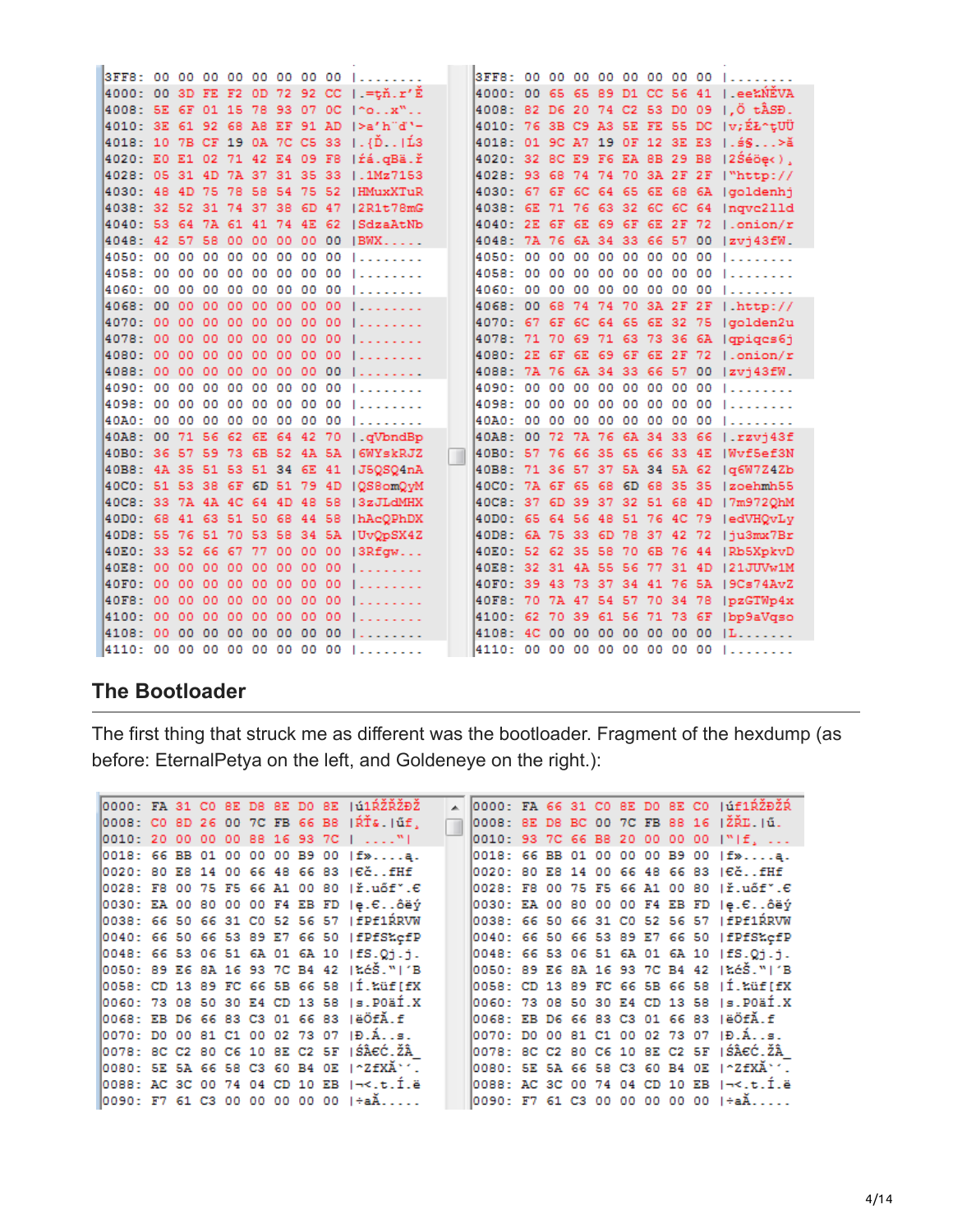Functionality-wise, it is the same in both cases. It is supposed to read 32 (0x20) sectors from the disk, starting from sector 1, and load them into memory at the address 0x8000. However, the opcodes that are used in both cases to do the same operations are a bit different.

This is the old bootloader, used in Goldeneye:



And this is the bootloader used in the EternalPetya version:

|                 | seg000:0000<br> seg000:0000 FA<br>seg000:0001 31 CO<br>seq000:0003 8E D8<br>seq000:0005 8E D0<br>seq000:0007 8E C0<br>seq000:0009 8D 26 00 7C<br>$seq000:0000$ FB<br>seq000:000E 66 B8 20 00 00 00<br>seq000:0014 88 16 93 7C<br>seg000:0018 66 BB 01 00 00 00  <br>seq000:001E B9 00 80 | sub 0              | proc near<br>cli.<br>xor<br>ax, ax<br>ds, ax<br>mov<br>ss, ax<br>mov<br>es, ax<br>mov<br>sp, ds:7C00h<br>lea.<br>sti<br>eax, 20h ; ' '<br><b>MOV</b><br>$ds:7C93h$ , $d1$<br>mov<br>ebx, 1<br><b>MOV</b><br>cx, 8000h<br>mov | <b>BOOTLOADER OF</b><br><b>ETERNAL PETYA</b> |
|-----------------|------------------------------------------------------------------------------------------------------------------------------------------------------------------------------------------------------------------------------------------------------------------------------------------|--------------------|------------------------------------------------------------------------------------------------------------------------------------------------------------------------------------------------------------------------------|----------------------------------------------|
| ∌∎<br>t.<br>t e | seq000:0021<br> seq000:0021<br>seg000:0021 E8 14 00<br>seq000:0024 66 48<br>seq000:0026 66 83 F8 00<br>seg000:002A 75 F5<br>seg000:002C 66 A1 00 80<br>seq000:0030 EA 00 80 00 00<br>seg000:0030                                                                                         | $10c$ 21:<br>sub 0 | call<br>sub 38<br>dec.<br>eax<br>eax, 0<br><b>CMD</b><br>jnz<br>short loc 21<br>eax, ds:8000h<br>mov<br>far ptr 0:8000h<br>jmp<br>endp                                                                                       | : CODE XREF: sub 0+2Ali                      |

My first impression upon seeing this was that the code was recompiled with different settings, however, another possibility also exists. The total length of the different fragments are the same – so, we cannot exclude the possibility that someone manually edited them inside the pre-compiled binary.

# **Optimizations – and why it matters**

So far we've seen some interesting changes, but they were not enough to prove or disprove whether the code was recompiled. However, the breakthrough in the research may lie in the interesting observation made by [David Buchanan](https://twitter.com/David3141593/status/880495627326640128).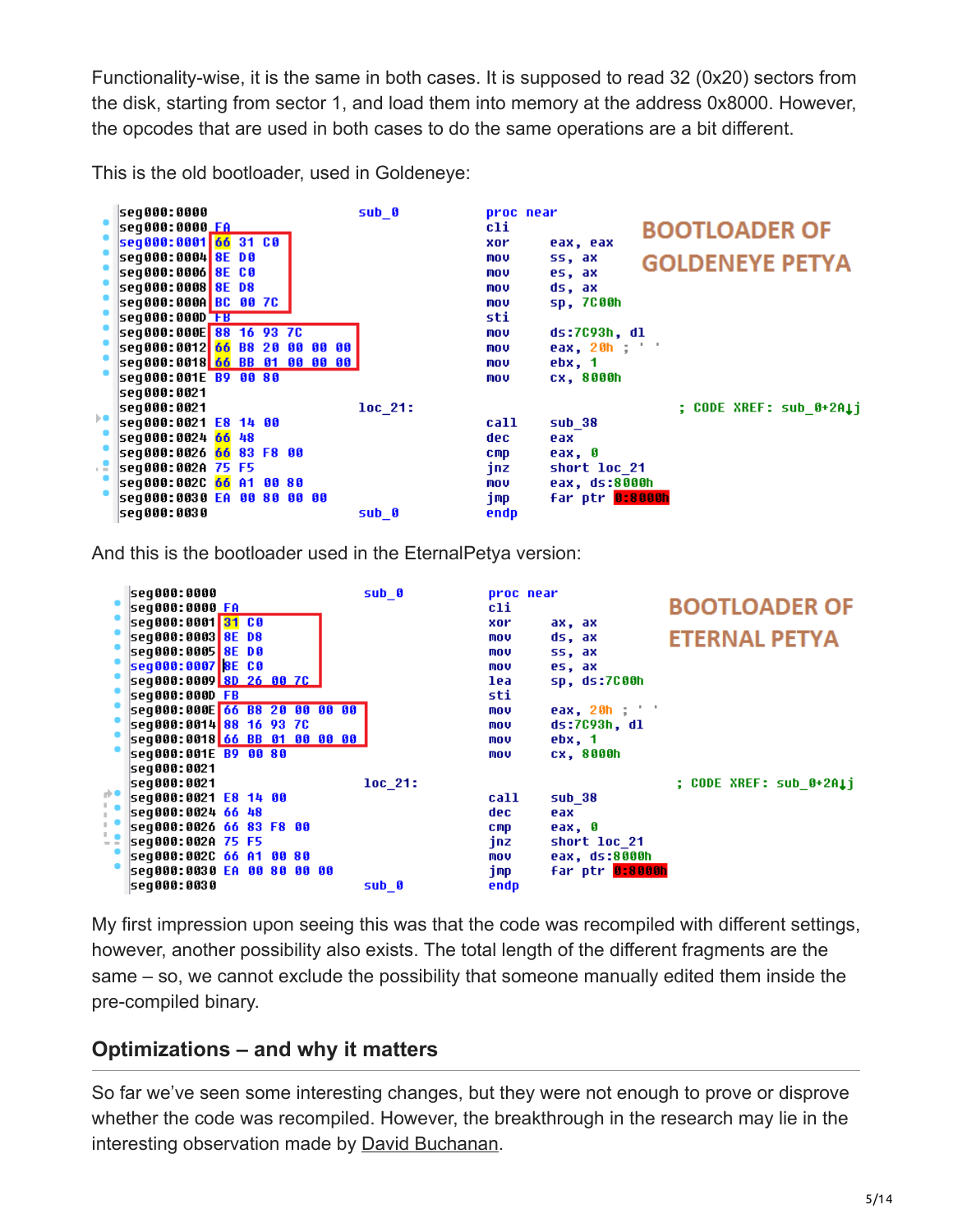The Salsa20 Key expansion was modified using a hexeditor, NOT by modifying the source [pic.twitter.com/Q06ZEle8k9](https://t.co/Q06ZEle8k9)

— David Buchanan (@David3141593) [June 29, 2017](https://twitter.com/David3141593/status/880495627326640128)

His theory was based on compiler optimization, which ensures that the same character will not need to be loaded into memory twice. We can see this rule applied in examining the code responsible for storing a string in the memory. Inside of Goldeneye's key expansion function, we can find that this kind of optimization absolutely happens – every character is unique, no character is loaded twice:

| SCY000.70D4 |       |                           |
|-------------|-------|---------------------------|
| seg000:96D4 | enter | 16h, 0                    |
| seq000:96D8 | push  | di                        |
| seq000:96D9 | push  | si                        |
| seg000:96DA | mov   | [bp+var_11],<br>'x'       |
| seq000:96DE | mov   | [bp+var_10],<br>'р'       |
| seq000:96E2 | mov   | [bp+var F],<br>tat        |
| seq000:96E6 | mov   | $[$ bp+var $_E$ ],<br>'n' |
| seq000:96EA | mov   | 'd'<br>[bp+var D],        |
| seq000:96EE | mov   | [bp+var B],<br>131        |
| seq000:96F2 | mov   | '2'<br>[bp+var_A],        |
| seq000:96F6 | mov   | (م)<br>[bp+var_9],        |
| seq000:96FA | mov   | [bp+var 8],<br>٠ь٠        |
| seq000:96FE | mov   | $[$ bp+var $_7]$ ,<br>'y' |
| seq000:9702 | mov   | [bp+var 6],<br>'t'        |
| seq000:9706 | mov   | al, 'e'                   |
| seq000:9708 | mov   | [bp+var_12], al           |
| seq000:970B | mov   | [bp+var_5], al            |
| seq000:970E | mov   | al,                       |
| seq000:9710 | mov   | [bp+var_C], al            |
| seg000:9713 | mov   | $[bp+var_4], al$          |
| seg000:9716 | mov   | [bp+var_3], 'k'           |
| seq000:971A | xor   | di, di                    |
|             |       |                           |

But in the corresponding fragment of the current kernel, we can find that this rule is broken. The character 'd' repeats and optimization was not applied: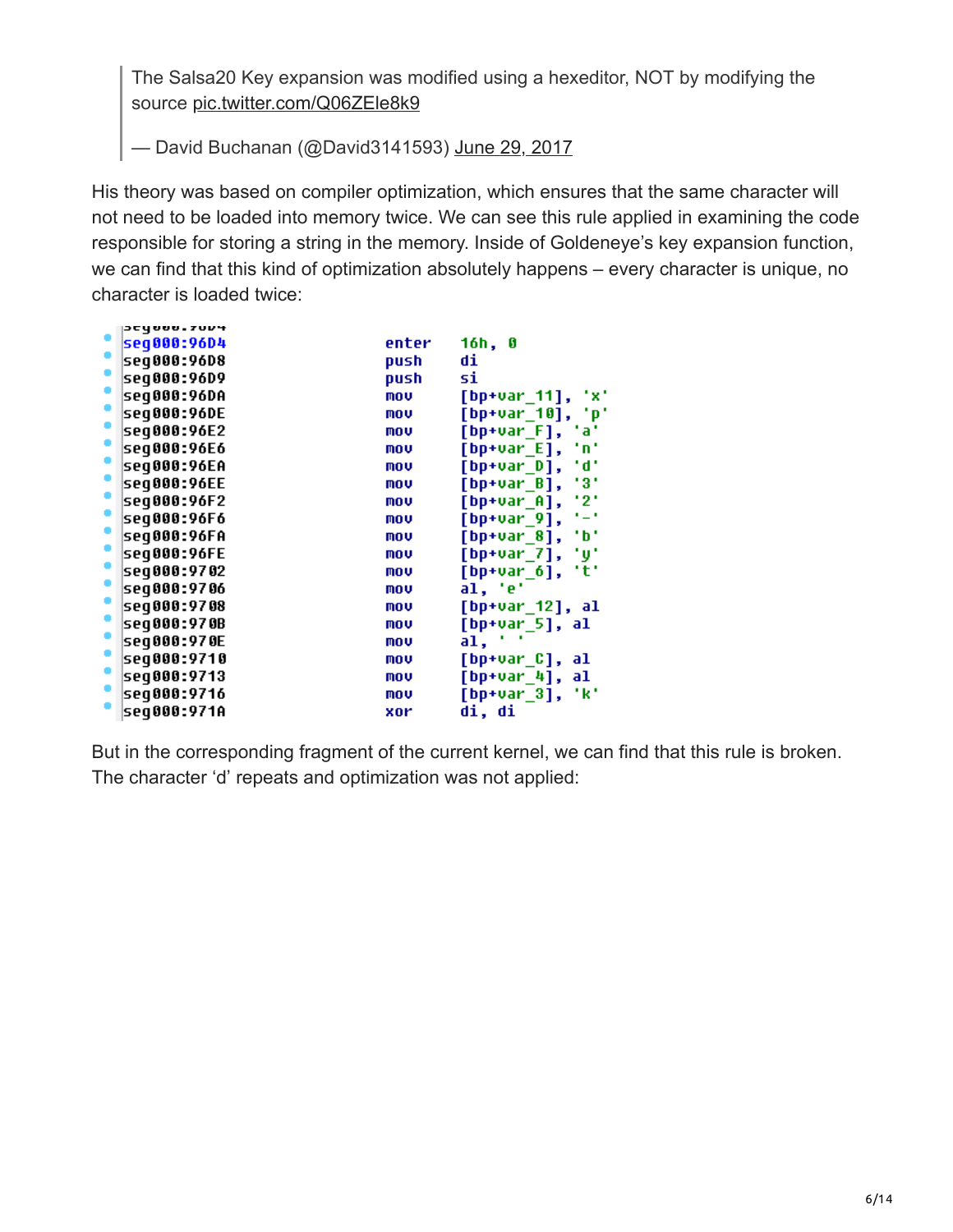|           | SCYANA 20D <del>.</del> |       |                                    |
|-----------|-------------------------|-------|------------------------------------|
|           | seq000:96D4             | enter | 16h, 0                             |
| ۰         | seq000:96D8             | push  | di                                 |
|           | seg000:96D9             | push  | si                                 |
| ۰         | seg000:96DA             | MOV   | [bp+var_11], '1' ; -1nvald s3ct-id |
|           | seq000:96DE             | MOV   | [bp+var_10], 'n'                   |
| $\bullet$ | seq000:96E2             | mov   | [bp+var_F], 'v'                    |
| ۰         | seq000:96E6             | mov   | [bp+var_E], 'a'                    |
|           | seq000:96EA             | MOV   | [bp+var_D], ' <u>l</u> '           |
| ۰         | seq000:96EE             | mov   | $[bp+var_B]$ , $\Box$              |
| ۰         | seq000:96F2             | mov   | $[$ bp+var_A],                     |
|           | seq000:96F6             | MOV   | [bp+var_9], 's'                    |
| ۰         | seq000:96FA             | mov   | [bp+var_8], '3'                    |
| ۰         | seq000:96FE             | mov   | [bp+var_7], 'c'                    |
|           | seg000:9702             | mov   | [bp+var_6],<br>"t"                 |
| ۰         | seq000:9706             | mov   | $a1, '-'$                          |
| ۰         | seq000:9708             | mov   | [bp+var_12], al                    |
|           | seq000:970B             | MOV   | $[bp+var_5]$ , al                  |
| ۰         | seq000:970E             | mov   | al, 'i'                            |
|           | seg000:9710             | mov   | [bp+var_C], al                     |
|           | seq000:9713             | mov   | [bp+var_4], a <u>l</u>             |
| ۰         | seq000:9716             | mov   | [bp+var_3], $\textcircled{d}$      |
|           | seq000:971A             | xor   | di, di                             |

If the same code was generated by a compiler, this fragment would look identical to other repeated characters:

mov al, 'd' mov [bp+var\_B], al mov [bp+var\_3], al

This is a very strong argument against the theory of the code being recompiled. But anyway, let's continue the analysis and see if we can find even more evidence.

# **Closer look at the changes**

In a [previous post](https://blog.malwarebytes.com/threat-analysis/2017/06/eternalpetya-lost-salsa20-key/) I presented a fast comparison of the current kernel vs Goldeneye, done with the help of IDA plugin, BinDiff: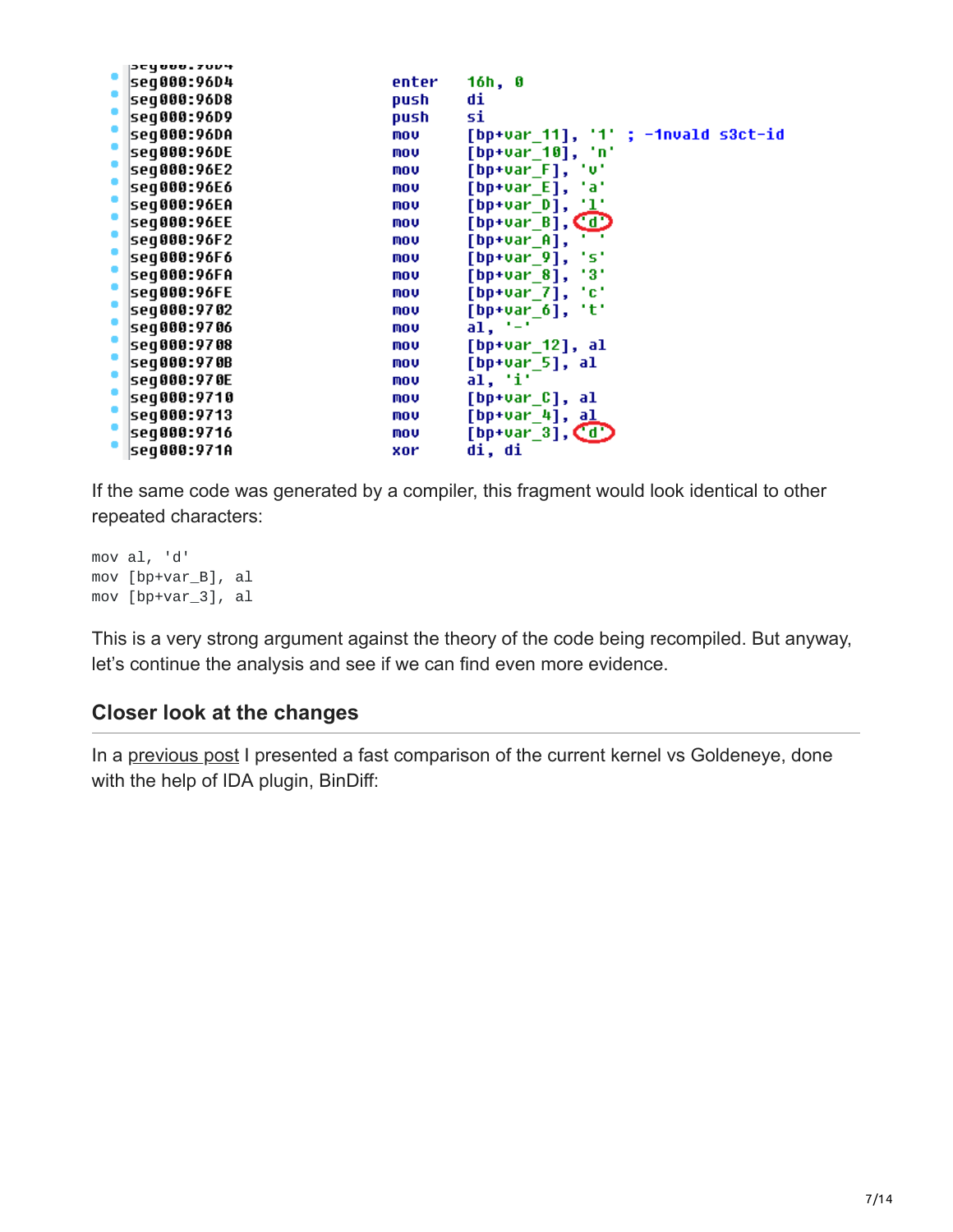| similarity |      |         | confide change EA primary | name primary           | EA secondary |
|------------|------|---------|---------------------------|------------------------|--------------|
| 1.00       | 0.99 | ------- | 000088C4                  | sub_88C4_13            | 000888C4     |
| 1.00       | 0.99 | ------- | 00008972                  | sub_8972_19            | 00088972     |
| 1.00       | 0.99 | ------- | 0000899A                  | sub_899A_20            | 0008899A     |
| 1.00       | 0.99 | ------- | 000089B2                  | sub_89B2_21            | 000889B2     |
| 1.00       | 0.99 | ------- | 000089CA                  | read_input             | 000889CA     |
| 1.00       | 0.99 | ------- | 00008A64                  | sub_8A64_23            | 00088A64     |
| 1.00       | 0.99 | ------- | 00008B9A                  | sub_8B9A_24            | 00088B9A     |
| 1.00       | 0.99 | ------- | 00008BF2                  | sub_8BF2_25            | 00088BF2     |
| 1.00       | 0.99 | ------- | 00008C98                  | enc_dec_disk           | 00088C98     |
| 1.00       | 0.99 | ------- | 00009386                  | sub_9386_26            | 00089386     |
| 1.00       | 0.99 | -----   | 00009652                  | s20_hash               | 00089652     |
| 1.00       | 0.99 | ------- | 000096D4                  | s20_expand_key         | 000896D4     |
| 1.00       | 0.99 | ------- | 00009798                  | s20_crypt              | 00089798     |
| 1.00       | 0.99 | ------- | 0000998E                  | sub_998E_36            | 0008998E     |
| 1.00       | 0.99 | ------- | 000099FC                  | sub_99FC_37            | 000899FC     |
| 1.00       | 0.99 | ------- | 000082A2                  | sub_82A2_8             | 000882A2     |
| 1.00       | 0.99 | ------- | 000098D6                  | sub_98D6_35            | 000898D6     |
| 1.00       | 0.99 | ------- | 00008FA6                  | encrypt_mft            | 00088FA6     |
| 1.00       | 0.99 | ------- | 00008DE2                  | find_and_encrypt_mft   | 00088DE2     |
| 1.00       | 0.99 | ------- | 0000811A                  | fake_chkdsk            | 0008811A     |
| 1.00       | 0.99 | ------- | 00008212                  | display_reboot_request | 00088212     |
| 1.00       | 0.99 | ------- | 000085CE                  | screen_output          | 000885CE     |
| 1.00       | 0.99 | ------- | 00008726                  | sub_8726_12            | 00088726     |
| 1.00       | 0.99 | ------- | 00008932                  | sub_8932_15            | 00088932     |
| 1.00       | 0.99 | ------- | 00008A54                  | sub_8A54_22            | 00088A54     |
| 1.00       | 0.99 | ------- | 00009462                  | sub_9462_27            | 00089462     |
| 1.00       | 0.99 | -----   | 0000949A                  | sub_949A_28            | 0008949A     |
| 1.00       | 0.99 | ------- | 000095D8                  | sub_95D8_31            | 000895D8     |
| 1.00       | 0.99 | ------- | 000095EC                  | sub_95EC_32            | 000895EC     |
| 1.00       | 0.99 | ------- | 00009628                  | s20_rev_little_endian  | 00089628     |
| 1.00       | 0.99 | ------- | 00009878                  | sub_9878_33            | 00089878     |
| 1.00       | 0.99 | ------- | 0000989C                  | sub_989C_34            | 0008989C     |
| 1.00       | 0.98 | ------- | 00008684                  | display_strings        | 00088684     |
| 1.00       | 0.98 | ------- | 0000891E                  | sub_891E_14            | 0008891E     |
| 1.00       | 0.98 | -----   | 00008948                  | sub_8948_16            | 00088948     |
| 1.00       | 0.98 |         | 00008950                  | sub_8950_17            | 00088950     |
| 1.00       | 0.98 |         | 0000896A                  | sub_896A_18            | 0008896A     |
| 1.00       | 0.98 | ------- | 00008C5A                  | disk_read_or_write     | 00088C5A     |
| 1.00       | 0.88 | ------- | 00009518                  | sub_9518_29            | 00089518     |
| 1.00       | 0.88 | ------- | 00009578                  | sub_9578_30            | 00089578     |
| 0.99       | 0.99 | -I--E-- | 00008426                  | main_info_screen       | 00088426     |
| 0.16       | 0.38 |         | GI--EL- 000086E0          | sub 86E0 11            | 000886E0     |

We can see that significant modifications have been made only in the functions related to displaying the information screen. Let's check how exactly these changes have been applied.

#### **main\_info\_screen (offset 0x8426):**

Changes of the main\_info\_screen pointed out by the BinDiff (left: current, right: Goldeneye):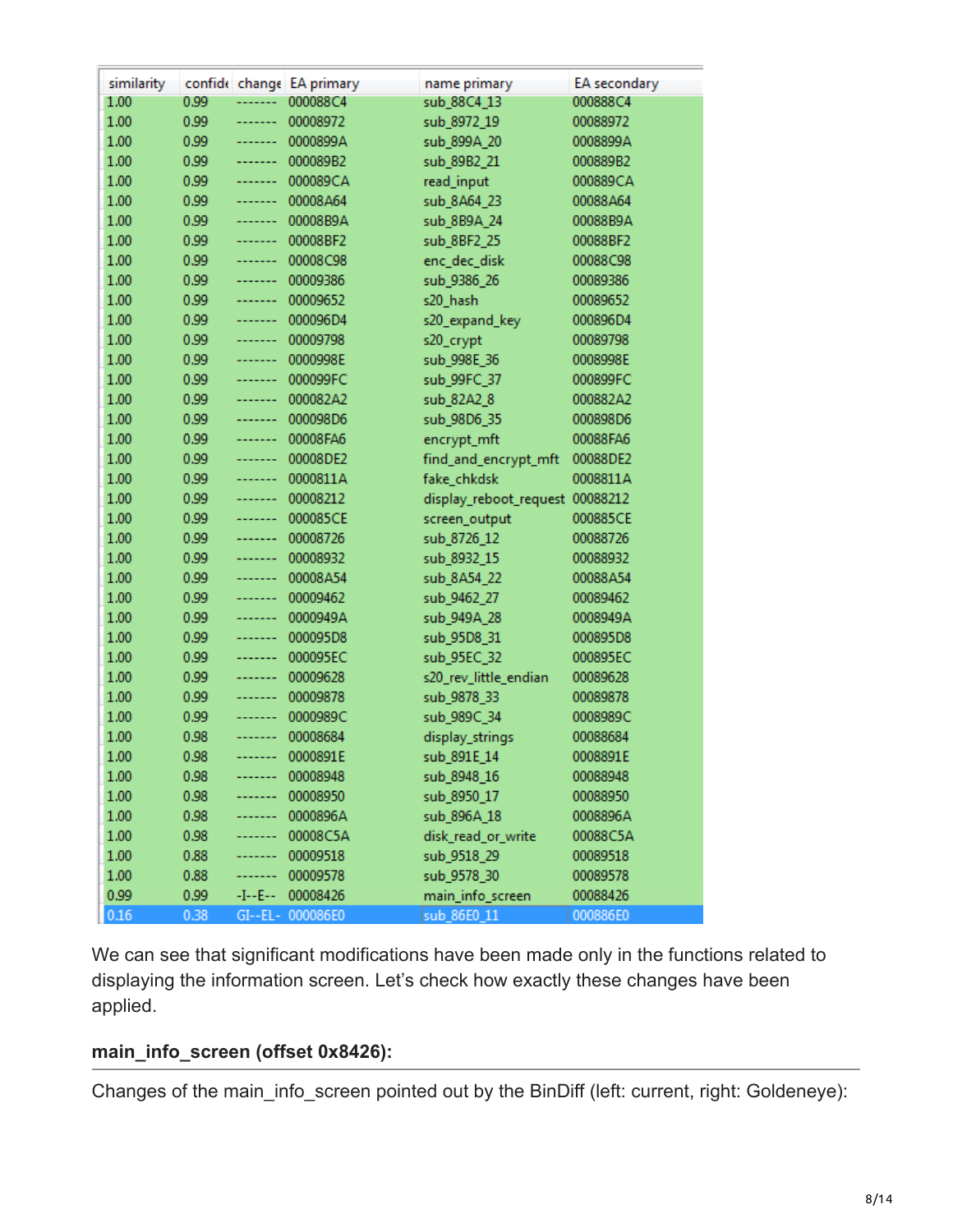| 00008487<br>0000848A<br>0000848D<br>0000848E<br>0000848F<br>00008490 | push<br>call<br>pop<br>nop<br>nop<br>nop | b2 0xFFFF9F6C<br>b2 display string<br>$b2$ $bx$ | 00088487<br>0008848A<br>0008848D | push<br>call<br>pop | b2 0xFFFF9F16<br>b2 0x85DE<br>b <sub>2</sub> bx |
|----------------------------------------------------------------------|------------------------------------------|-------------------------------------------------|----------------------------------|---------------------|-------------------------------------------------|
|                                                                      |                                          |                                                 | 0008848E                         | call                | b2 0x896A                                       |
| 00008491                                                             | push                                     | b2 0xFFFF9F71                                   | 00088491                         | push                | b2 0xFFFF9F1C                                   |
| 00008494                                                             | call                                     | b2 display string                               | 00088494                         | call                | b2 0x85DE                                       |

As we can see, the call to a function at 0x008848E was replaced with NOPs (No Operation). This is a common practice used to remove an unwanted function in case of patching compiled binaries. Yet, sometimes it can be also introduced by #Ifdefs. The rest of the code matches the previous version, even using the same offsets. However, the addresses to the displayed strings are different in both binaries.

The unreferenced function is still present in the current binary:

| seq000:896A          |  |                 |      |           |
|----------------------|--|-----------------|------|-----------|
| seq000:896A          |  | <b>sub 896A</b> |      | proc near |
| seq000:896A 6A 00    |  |                 | push | Ø         |
| seq000:896C E8 03 00 |  |                 | call | read key  |
| seq000:896F 5B       |  |                 | pop  | bx        |
| seq000:8970 C3       |  |                 | retn |           |
| seq000:8970          |  | <b>sub 896A</b> | endp |           |
|                      |  |                 |      |           |

…and called in some other places of code:

 $\overline{a}$ 



Comparison to the Goldeneye's call graph, it lacks one of the references, but the other ones are consistent: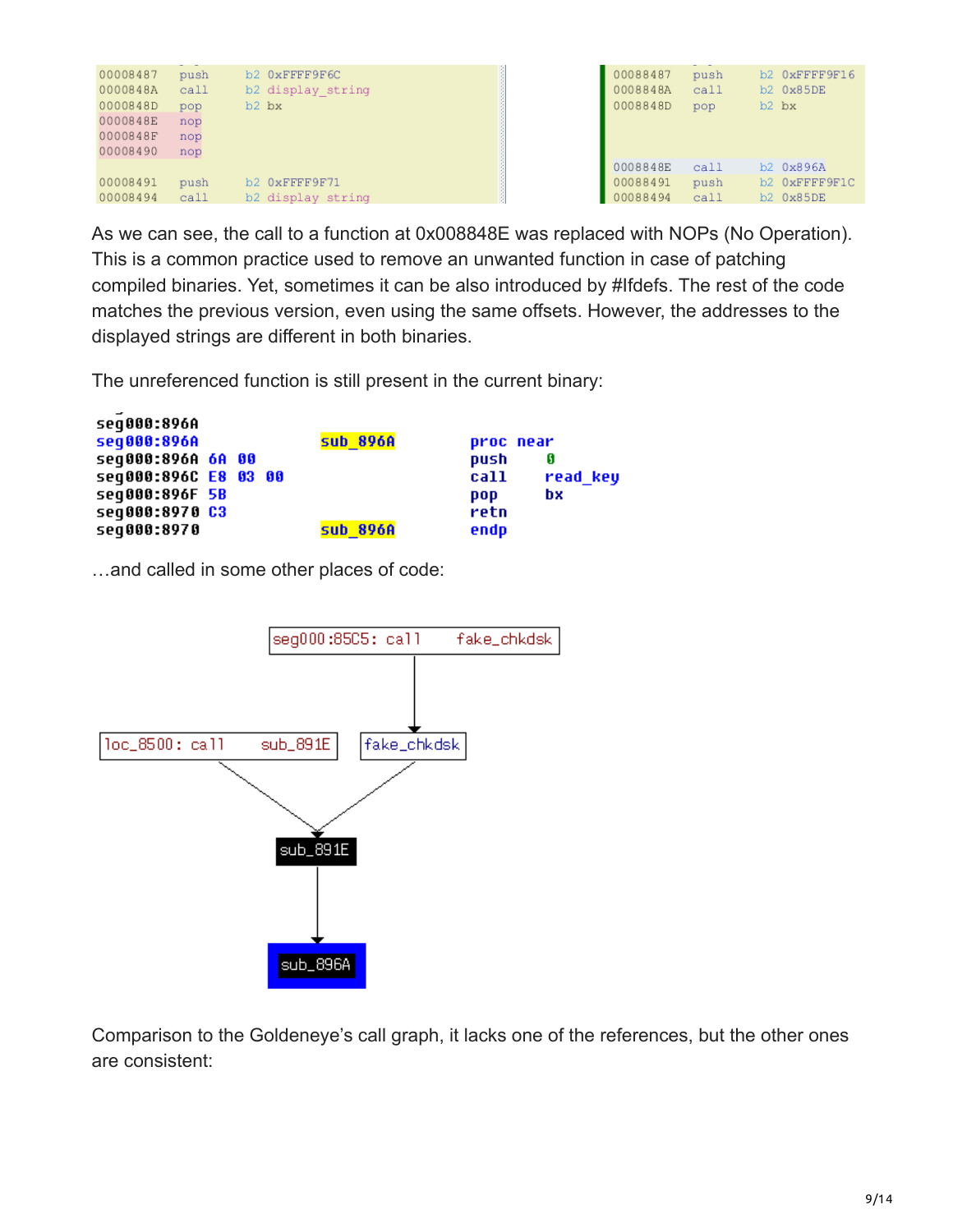

#### **sub\_86E0 (offset 0x86E0):**

The second change is in another function, that is also a part of the information screen. It is not referenced from any other place in the code:



As we can see, it is called at the beginning of the previously discussed function: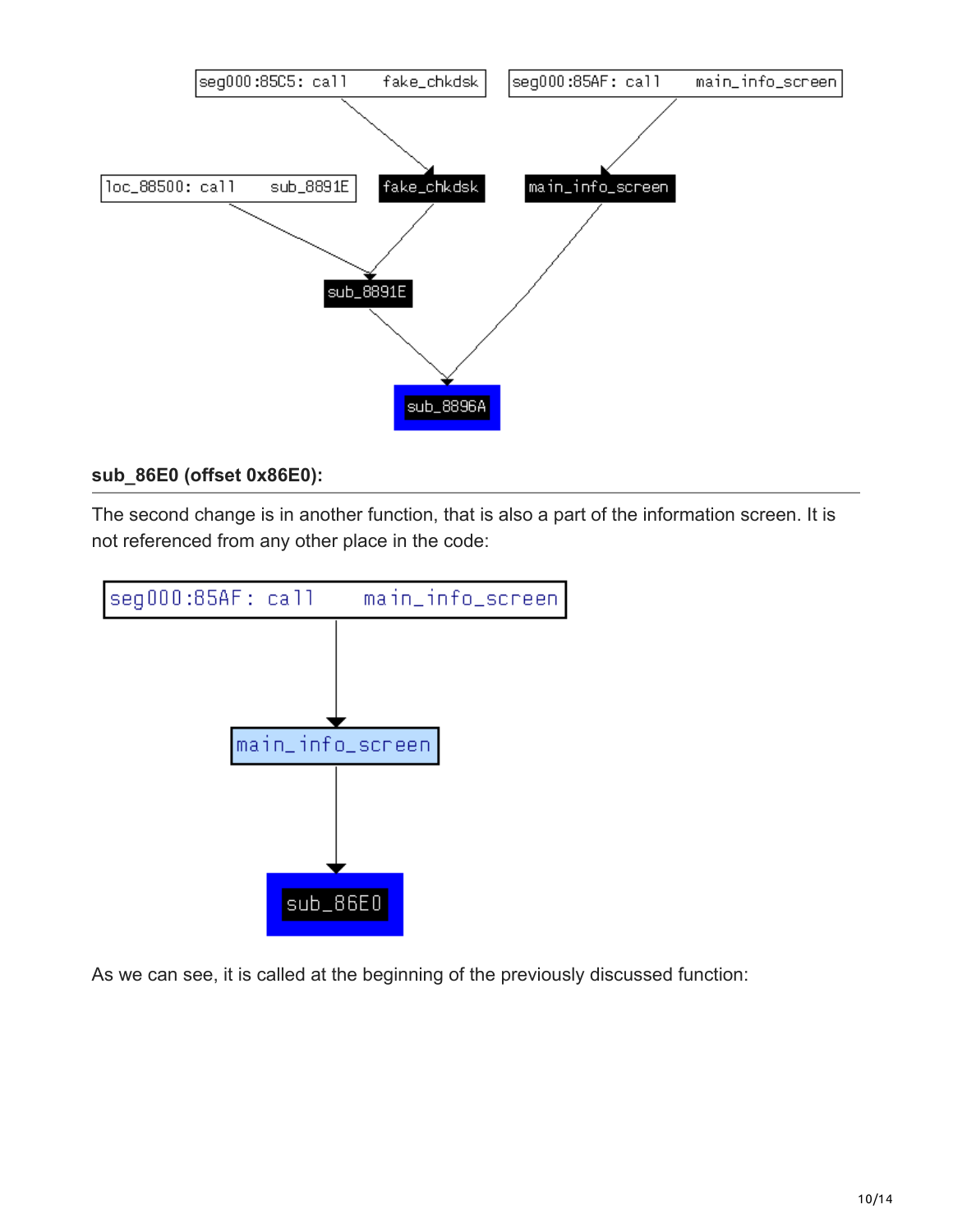| seq000:8426             |  |  | main info screen proc near |                   |                       |
|-------------------------|--|--|----------------------------|-------------------|-----------------------|
| seq000:8426             |  |  |                            |                   |                       |
| seq000:8426             |  |  | var 24C                    |                   | $=$ byte ptr $-24$ Ch |
| seq000:8426             |  |  | var 223                    |                   | $=$ byte ptr $-223h$  |
| seg000:8426             |  |  | var 1E3                    |                   | $=$ byte ptr $-1E3h$  |
| seg000:8426             |  |  | var 1A3                    |                   | $=$ byte ptr $-103h$  |
| seq000:8426             |  |  | var 40                     |                   | $=$ byte ptr $-4Ch$   |
| seq000:8426             |  |  | var 1                      | $=$ byte ptr $-1$ |                       |
| seq000:8426             |  |  | arq 0                      | $=$ word ptr 4    |                       |
| seq000:8426             |  |  | $arg_2$                    | $=$ byte ptr $6$  |                       |
| seq000:8426             |  |  |                            |                   |                       |
| seq000:8426 C8 4C 02 00 |  |  |                            | enter             | 24Ch, 0               |
| seq000:842A 57          |  |  |                            | push              | di                    |
| seq000:842B 56          |  |  |                            | push              | si                    |
| seq000:842C E8 B1 02    |  |  |                            | call              | <b>sub 86E0</b>       |
|                         |  |  |                            |                   |                       |

[In the Goldeneye kernel, the corresponding function was the one responsible for printing the](https://www.youtube.com/watch?v=mSqxFjZq_z4) skull:



The first jump leads to the loop responsible for displaying the skull and waiting for the key to be pressed by the user. Fragment of the code: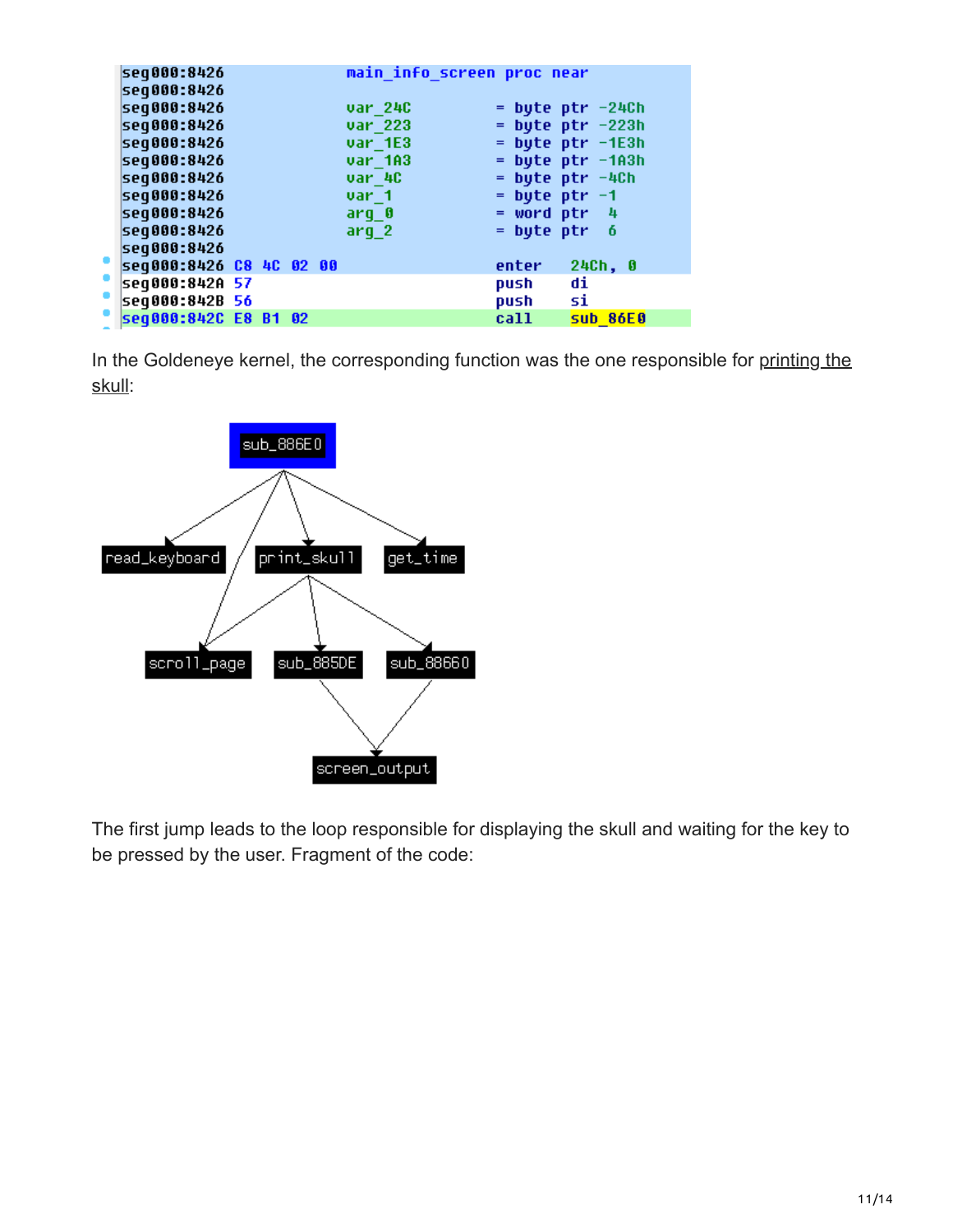

Looking inside the EternalPetya code, we are almost sure that this function was patched post-compilation, rather than recompiled. The first jump, that was supposed to lead to the loop leads directly to the function end:



The original code is still in the binary, but it is never referenced (dead code).

# **Are the patches reversible?**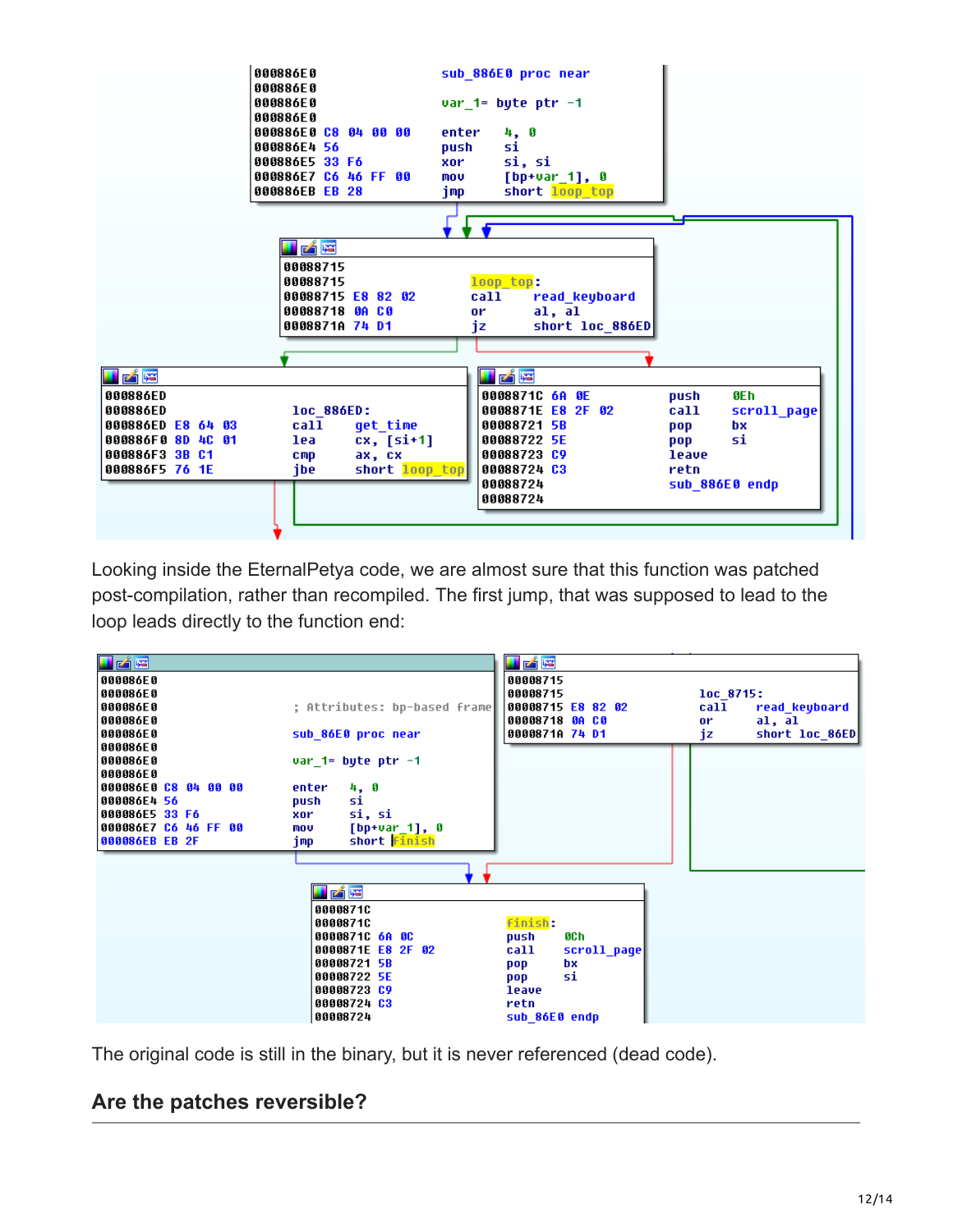I thought as a finishing touch of this research it would be interesting to reverse the changes and bring the dead code back to life. As an input, I used the dumped code of:

```
EternalPetya kernel + bootloader (f3471d609077479891218b0f93a77ceb).
```
My version (reverse patch): ([7957520271edf003742db63fc250c231](https://virustotal.com/en/file/1b06b9b31543522b51304664641882c824b45fa70bce99538533eb4282246f8a/analysis/)).

Indeed, after applying the patches, we are back to seeing the same blinking screen, only the skull is gone (the corresponding strings has been overwritten):





# **Conclusions**

I think the presented evidence is enough to prove, that the code was not recompiled from the original source (in contrary to what I initially suspected). Thus, the involvement of the original Petya author, [Janus](https://twitter.com/JanusSecretary), seems unlikely. It seems in this case he was just chosen as a scapegoat by some different actor.

The edits made in the code are well crafted – the person doing them was fluent in assembly and knew exactly what to change and why. Thus, it gave the first impression of very neat and clean modifications, that could possibly be a result of code recompilation. Yet, after doing a deeper analysis, we have identified numerous nuances that show otherwise.

EternalPetya seems to be a patchwork made of code stolen from various sources. In addition to the modified version of the GoldenEye Petya kernel, we can find the leaked NSA exploits from the "Eternal" series as well as legitimate applications, such as PsExec.